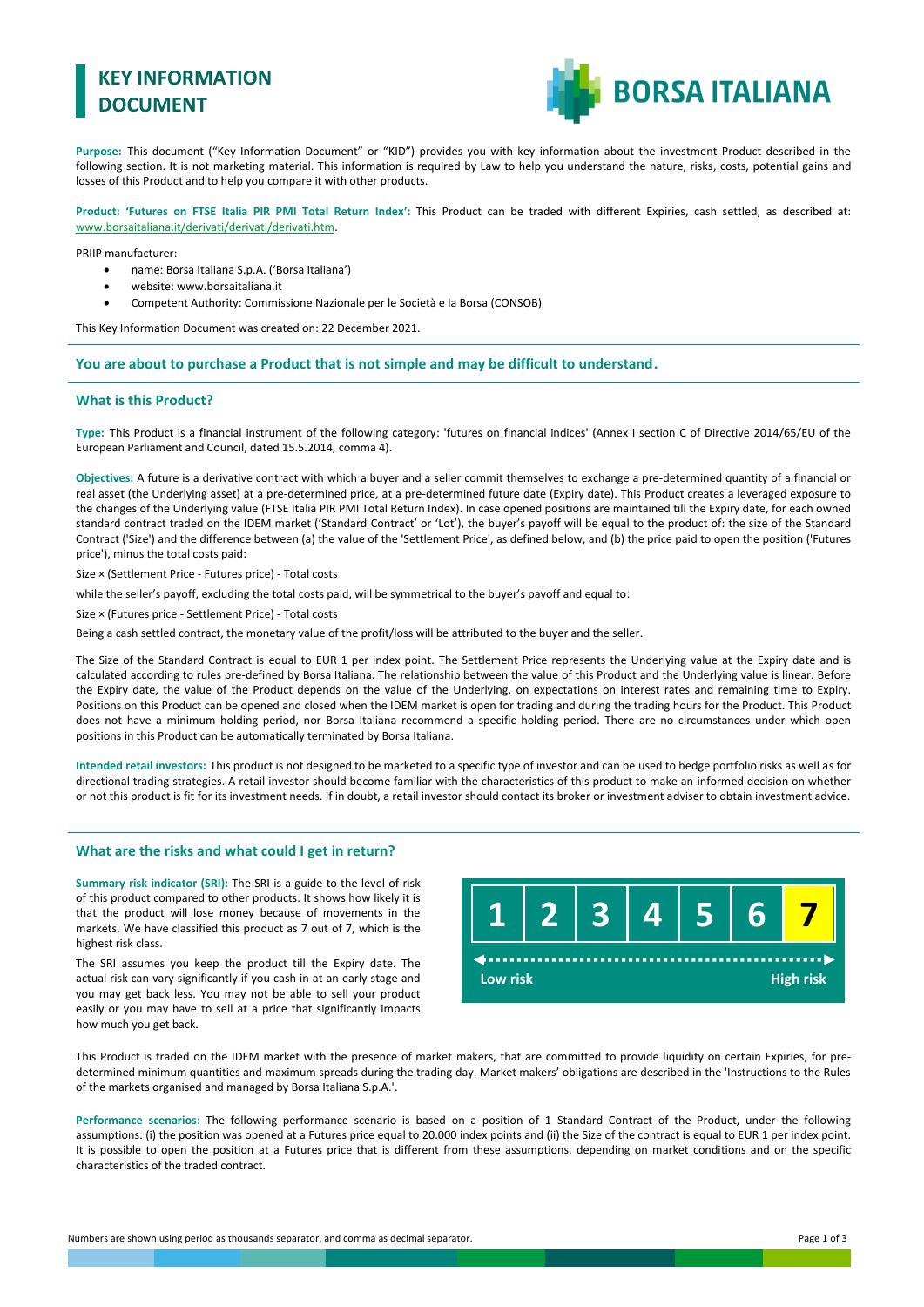

This graph illustrates how your investment could perform at the Expiry date. You can compare it with the pay-off graphs of other derivatives. The graph presented gives a range of possible outcomes at the Expiry date and is not an exact indication of what you might get back. What you get will vary depending on the value of the Underlying at the Expiry date. For each value of the Underlying at the Expiry date, the graph shows what the profit or loss of the Product would be. The horizontal axis shows the various possible values of the Underlying at the Expiry date. The vertical axis shows the profit or loss.

Buying this Product (opening a long position) holds that you think the Underlying price will increase. The buyer of this Product can have a maximum loss equal to: [ (Futures price at which the position was opened) x (Size of the contract) x (number of Standard Contracts owned) ] + (total costs paid).

Selling this Product (opening a short position) holds that you think the Underlying price will decrease. The seller of this Product can have an unlimited loss.

The graph includes the costs that are necessary to trade and clear the Product, and that are charged by Borsa Italiana and its central counterparty ('Cassa di Compensazione e Garanzia S.p.A.' or 'CC&G') to their member firms (see section 'What are the costs?'). It does not include other costs that are not directly charged by Borsa Italiana and CC&G, including the costs that you pay to your advisor or distributor. The figures do not take into account your personal tax situation, which may also affect how much you get back.

**What happens if Borsa Italiana is unable to pay out?** Borsa Italiana is not a counterparty to any transaction executed on the IDEM market and is not liable for the financial performance of either counterparty. Transactions executed on the IDEM market are guaranteed by a central counterparty (CC&G). The guarantee systems managed by CC&G are organised and managed according to existing laws and rules, and have the goal to eliminate counterparty risks, protecting buyers and sellers in case of default of the owner of positions opened by trading on the IDEM market. Detailed information on the guarantee systems organised and managed by CC&G, and on the risk management procedures triggered in case of default of one or more participants to the guarantee systems, can be requested directly to your broker or to CC&G [\(www.euronext.com/en/post-trade/ccg/contact-us\)](http://www.lseg.com/markets-products-and-services/post-trade-services/ccp-services/ccg/about-ccg-spa/contact-ccg).

### **What are the costs?**

**Assumptions:** The costs described below refer to a position of EUR 10.000 of the Underlying (the Underlying Investment) corresponding, for a contract Size equal to EUR 1 per index point and an Underlying value equal to 20.000 index points, to 0,5 Standard Contracts. In addition, described costs refer to a derivative contract with remaining time to Expiry of 1 year. Costs will vary depending on the assumptions used and on the remaining time to Expiry of the contract. The number of Standard Contracts that correspond to an Underlying Investment of EUR 10.000 can be calculated as follows:

#### EUR 10.000 / (Underlying value x Size)

The assumed return is equal to 3% of the value of the Underlying Investment (EUR 300, before costs).

**Presentation of costs:** The Reduction in Yield ('RIY') shows what impact the total costs you pay will have on the investment return you might get. The total costs take into account one-off costs to open and close your position, ongoing costs and incidental costs. The amount shown here is the total cost for the Product, if the position is held open till the Expiry date. There are no penalties for an early exit from the position. The data are estimates and may change in the future.

**Costs over time:** The costs described below refer to the fees that Borsa Italiana and CC&G apply to their members, so respectively trading firms that are members of the IDEM market, and clearing firms that are members of CC&G. The person selling you or advising you about this Product may charge you other costs. These costs are not under the control of Borsa Italiana. This person will provide you with information about these costs and show you the impact that all costs will have on your investment over time.

| Position with Underlying Investment of EUR 10.000                                             | If you cash in at Expiry |
|-----------------------------------------------------------------------------------------------|--------------------------|
| <b>Total costs</b>                                                                            | <b>EUR 0.5</b>           |
| Reduction in Yield (RIY) for a derivative contract with remaining time<br>to expiry of 1 year | 0.17%                    |